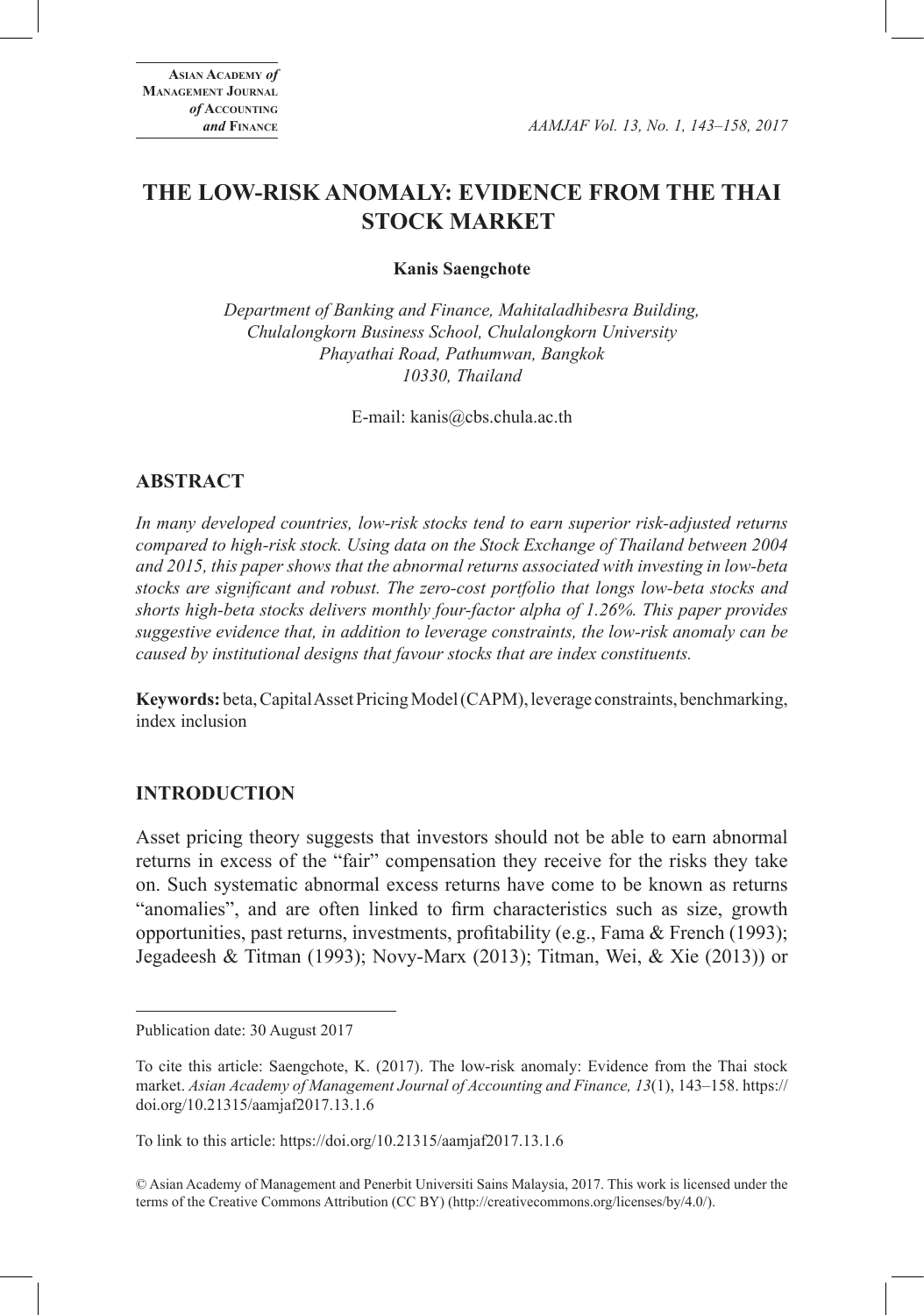market conditions (e.g., Pástor & Stambaugh (2003); Ang, Hodrick, Xing Zhang (2006)). The relationship between such anomalies and identifiable characteristics allow us to gain better understanding of risk determinants, as well as form profitable trading strategies.<sup>1</sup> However, one class of anomaly that is of particular interest is the "low-risk" anomaly, where assets with low risk (e.g. beta or idiosyncratic volatility) seem to outperform assets with high risk. Consider Figure 1, where average Sharpe-Lintner betas of stocks listed in the Stock Exchange of Thailand between January 2004 and December 2015 are plotted against their excess returns. In the Capital Asset Pricing Model that is often taught in finance classes, the relationship between systematic risk and returns is positive, but the figure reveals an opposite picture. In other words, high-risk assets are overpriced, and low-risk assets are underpriced.<sup>2</sup>



*Figure 1.* Relationship between stock beta and annualised excess returns. This scatter diagram plots the average excess returns for each stock in the Stock Exchange of Thailand against the calculated Sharpe-Lintner beta over the period of January 2004 to December 2015. Excess returns are calculated as the monthly return minus the one-month Thai Treasury bill rate, annualised and presented as percentage points. To be included in the sample, stocks must have at least 60 months of returns, leaving 453 unique stocks in total. An ordinary least squares regression is fitted to the data points and the resulting best-fit line is plotted as the dotted line in the diagram.

The fact that stocks with low risk seem to earn better returns is appealing for asset managers; after all, this is opposite of the "high-risk, high-return" mantra that is the fundamental principle of finance. There are several candidate theories that seek to explain this anomaly: some rely on behavioral biases and sentiments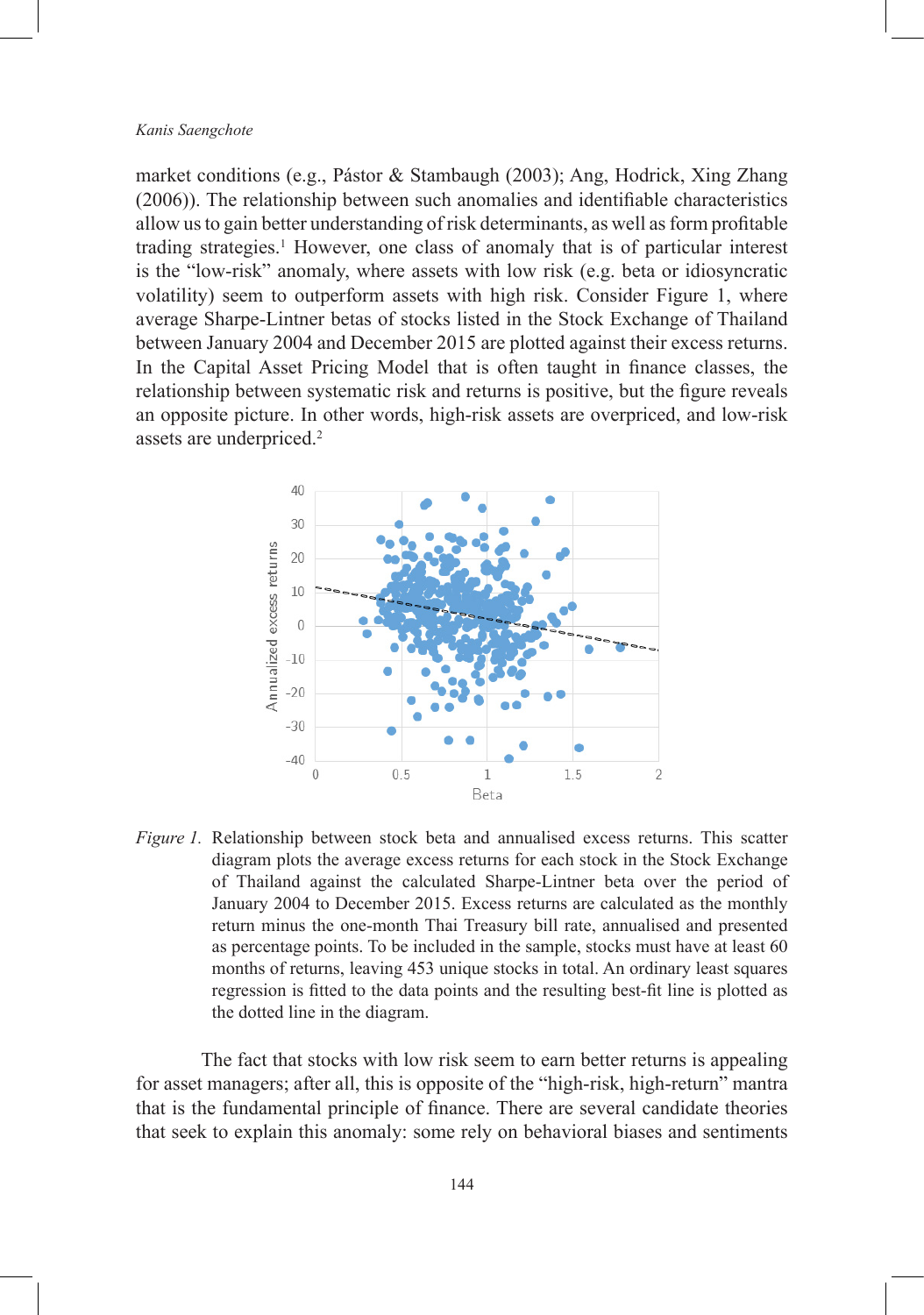that affect retail investors (e.g. Barberis & Huang (2008), Kumar (2009), and Antoniou, Doukas & Subrahmanyam (2015)), some on limits to arbitrage through leverage constraints that are binding even for some institutional investors (e.g. Black (1972) and Frazzini & Pedersen (2014)), or a combination of both (e.g. Hong & Sraer (2016)).

The objective of this paper is to document the low-risk anomaly in Thailand and understand the forces that drive the abnormal returns so as to provide insights into if and how market participants can benefit from this anomaly. Consistent with evidence found in developed markets, Thai stocks with low beta also exhibit positive abnormal returns while high-beta stocks exhibit negative abnormal returns over the 12-year period of 2004 to 2015. The zero-cost portfolio that longs low-beta stocks and shorts high-beta stocks delivers monthly four-factor alpha of 1.26%, a very significant amount even after taking into account trading costs. The evidence on the nature and timing of low-beta returns do not fully support the leading explanations that are proposed for developed markets. Using stock trade data from the Stock of Exchange of Thailand between 2004 and 2008 that classifies investors by type, this paper shows that investors tend to be more active in highbeta stocks, particularly non-retail investors. High-beta stocks in Thailand tend to have larger market capitalisation and are more likely to be index constituents. As mutual funds tend to be evaluated based on index-based returns benchmark, this finding is consistent with Baker, Bradley and Wurgler (2011) who argue that the low-beta anomaly is driven by such benchmarking. Moreover, stocks that are included in indices tend to be in higher demand (e.g. Jain (1987), Kaul, Mehrotra & Morck (2000) and Chen, Noronha, & Singal (2004)).<sup>3</sup>

# **LITERATURE REVIEW**

The idea that high-risk assets may be overpriced is not new: Black (1972) shows that, with borrowing restrictions (e.g. margin requirements), low-beta stocks can perform better than predicted by the Sharpe-Lintner Capital Asset Pricing Model (CAPM), while high-beta stocks can perform worse. Empirically, several studies (e.g. Black, Jensen, & Scholes (1972) and Fama & French (1992)) have documented that the relationship between beta and returns of the CAPM is flatter than the model implies. The empirical shortcomings of the CAPM has led to numerous papers that either attempt to extend the model by including other risk factors (e.g. Fama  $\&$ French (1993), Jegadeesh & Titman (1993); Novy-Marx (2013)) or critique the assumptions behind the model (e.g. Shleifer & Vishny (1997); Gromb & Vayanos (2002); Acharya & Pedersen (2005)), but the main focus of academic studies had not been on the anomaly itself.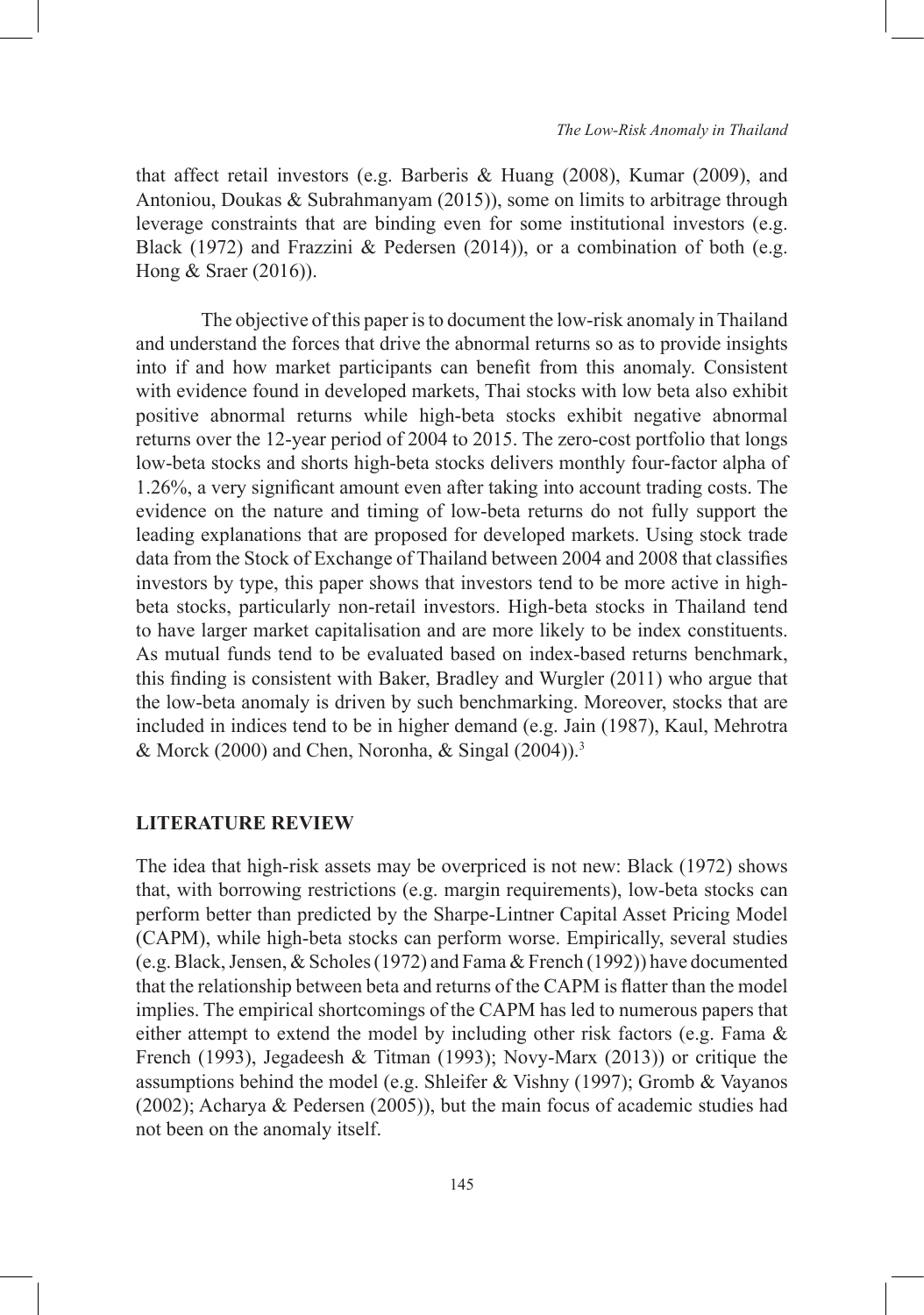The low-risk anomaly received greater attention when Ang et al. (2006) and Ang, Hodrick, Xing and Zhang (2009) find that high-risk stocks (in their papers, risk is defined as idiosyncratic volatility rather than beta) tend to earn very low average returns. The low-risk anomaly has been discussed under both systematic (beta) and idiosyncratic risk measures, but portfolios that have low systematic risk also tends to have low idiosyncratic risk. However, as systematic risk exposure tends to be similar across similar businesses, one may argue that the low-risk returns are attributable to stocks that are in relatively more stable industries. Baker, Bradley and Taliaferro (2014) find that the superior performance comes from both picking low-beta stocks (micro effect) in low-beta industry/ country (macro effect). This finding is further corroborated by Asness, Frazzini and Pedersen (2014) who document that low-risk investing strategy delivers positive returns even as industry-neutral bets. In addition, the positive returns have also been found in many developed countries and across several asset classes (e.g. Baker et al. (2014) and Frazzini & Pedersen (2014)).

While there are several potential explanations for this anomaly, the most often-cited theory stems from leverage constraints. Shleifer and Vishny (1997) provides a simple framework that helps us understand how limited arbitrage capital that is constrained by borrowing capacity can allow prices to diverge far from their fundamental values. The intuition has been developed further in Gromb and Vayanos (2002), Acharya and Pedersen (2005), Brunnermeier and Pedersen (2009), Garleanu and Pedersen (2011) and Rytchkov (2014). Frazzini and Pedersen (2014) extend the model of Black (1972) and derive a zero-cost, market-neutral pricing factor called BAB (betting against beta) – that is, a portfolio that longs lowbeta stocks and shorts high-beta stocks.<sup>4</sup> In their model, agents that cannot borrow must overweight high-beta stocks in order to achieve higher returns, making the security market line flatter (similar to Black (1972)), but the slope depends on the tightness of the funding constraints. Other forms of institutional frictions can also impose limits to arbitrage. For example, Baker et al. (2011) argue that distortions created by returns benchmarking can induce the anomaly.

Other leading explanations posit that investors/agents are prone to behavioral biases or market sentiments. For example, Kumar (2009) finds that some individuals exhibit preference for stocks with lottery-like payoffs, while Bali, Cakici and Whitelaw (2011) also find that portfolios with lottery-like payoffs tend to exhibit poor returns. Antoniou et al. (2015) find evidence that sentiment affects the security market line; noise traders appear to be more bullish about high-beta stocks when market sentiments are good. Combining both market sentiments and limits to arbitrage, Hong and Sraer (2016) propose a model where the direction of the risk-return relationship depends on disagreement about the market's prospect;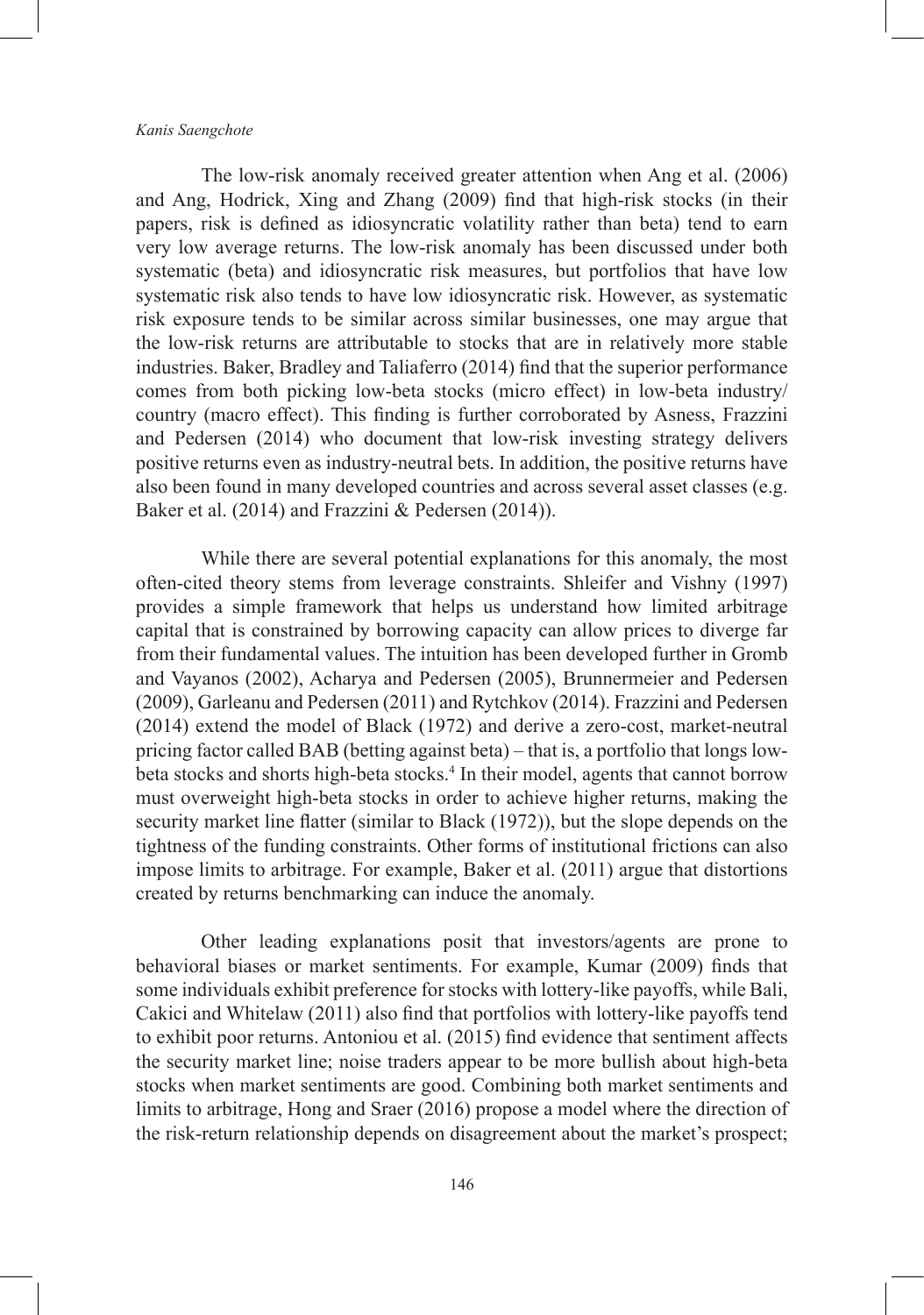when disagreement is high, high-beta assets tend to be more prone to speculative overpricing when there are short-sale constraints.

### **DATA AND METHODOLOGY**

# **Data**

The data used in the analysis comes from several sources. Equity market data is retrieved from Thompson Reuters Datastream and contains total return, market capitalisation and the book-to-market ratio of all common stocks in the Stock Exchange of Thailand (SET) at monthly frequency between January 2001 and December 2015, and the monthly return of the SET50 index which is used as the proxy for market returns. The index is a market capitalisation-weighted price index of 50 listed companies on SET, selected based on large market capitalisation, high liquidity and availability of free-float stocks for general. Stocks that are classified as under rehabilitation plan as well as stocks that do not trade consecutively for three months are excluded from the sample. Because historical returns are used to estimate the stock beta (methodology to be described subsequently), the final sample runs from January 2004 to December 2015 and contains 453 stocks in total. Risk-free rate used for calculations of excess returns and market risk premium is the one-month Thai government Treasury bill retrieved from Bloomberg. The market capitalisation and book-to-market ratio are used for construction of Fama and French (1993) size small-minus-big (SMB) and value high-minus-low (HML) factor-mimicking portfolios respectively. Past returns are used to construct the Carhart (1997) momentum up-minus-down (UMD) factor.<sup>5</sup>

### **METHODOLOGY**

To rank the stocks based on their ex-ante beta, the beta is estimated based on historical volatility and stock return's correlation with market return. Following Frazzini and Pedersen (2014) procedure for monthly data, each stock's beta is calculated using the following formula:

$$
\hat{\beta}_i^{ts} = \hat{\rho}_i(\hat{\sigma}_i/\hat{\sigma}_m)
$$

where  $\hat{\sigma}_i$  and  $\hat{\sigma}_m$  are estimated volatilities for stock and the market using oneyear (12 months) rolling window.  $\hat{\rho}_i$  is the estimated correlation between stock *i* and the market, calculated over a three-year (36 months) horizon. With the ex-ante betas, stocks can be ranked in each month into 5 groups based on their previous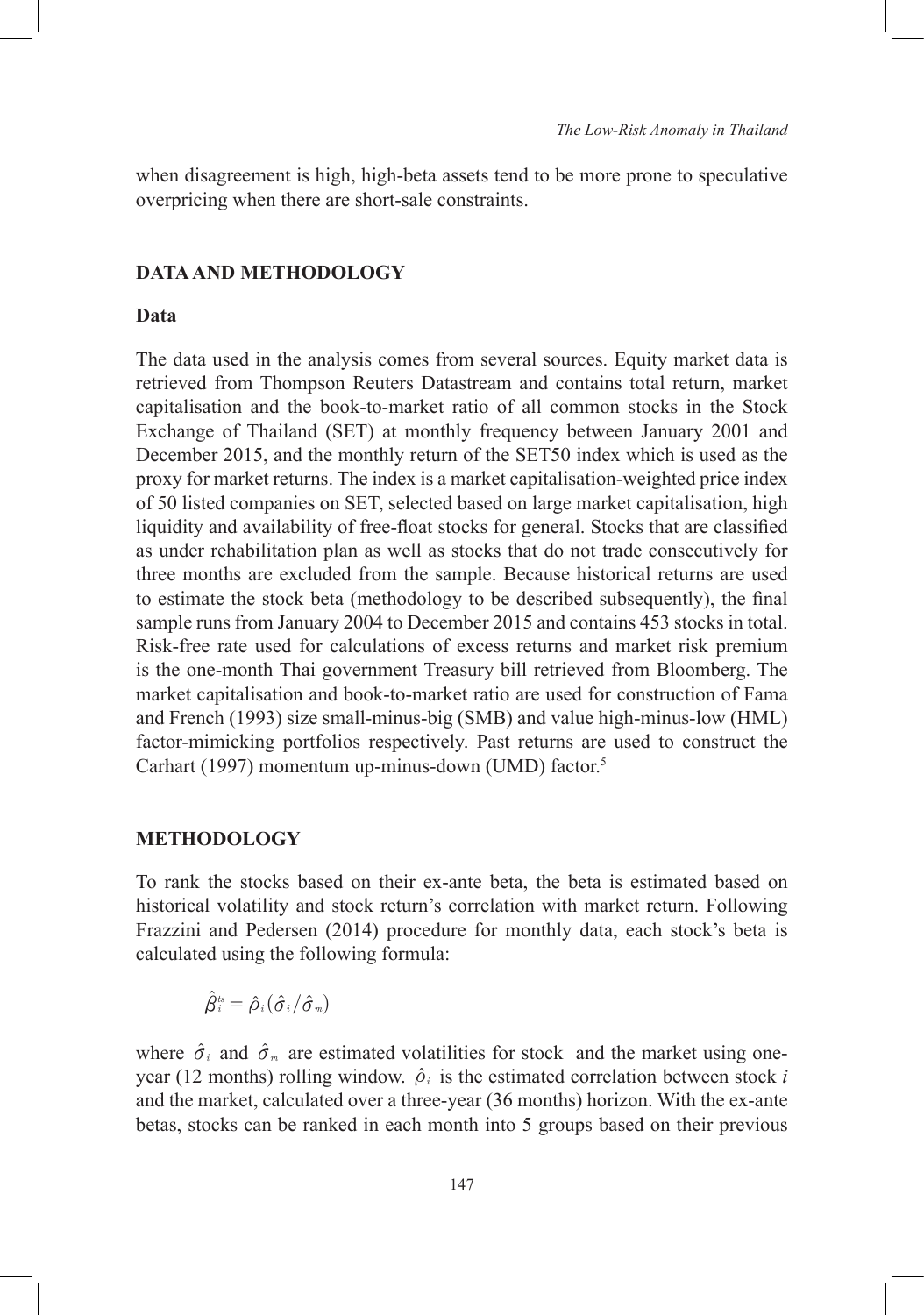months' beta, construct equally-weighted portfolios, and examine the properties of returns using various specifications of the linear factor pricing model of the following general form:

$$
r_{j,t}^e = \alpha_j + \beta'_{j,t} + \varepsilon_{j,t}, \qquad j = 1,...,5
$$

where  $r_{j,t}^e$  is the equally-weighted excess returns of stocks in portfolio  $j, f_t$  is the vector of factors of the pricing model,  $\beta$ <sup>*j*</sup> is the vector of the factor loadings on portfolio  $j$ , and  $\alpha_j$  the systematic abnormal excess returns associated with strategy of portfolio *j* (our outcome of interest). All returns are computed as monthly percentage point. Stocks are sorted based on their ex-ante estimated beta in ascending order, so portfolio 1 corresponds to stocks with lowest beta and portfolio 5 highest beta. The linear factor pricing model specifications to be used are Sharpe-Lintner CAPM single-factor model, Fama and French (1993) threefactor model and Carhart (1997) four-factor model. All standard errors in the linear pricing regressions are adjusted for heteroskedascity and autocorrelation using Newey-West standard error with lag of 12 months.

# **RESULTS**

First, this study examines whether raw returns of beta-sorted portfolio exhibit the low-risk anomaly. Table 1 presents the excess returns of stocks in each portfolio along with the corresponding average beta, market capitalisation and book-tomarket ratio. The raw returns are indeed decreasing in the stock beta, as evident in the scatter diagram earlier (Figure 1). Figure 2 plots the excess returns by portfolio for convenient visual inspection. On average, low-beta stocks tend to be smaller, while the average book-to-market ratio is similar across portfolios. Of course, the returns differences can be attributed to different risk characteristics, so in the next step the differences are further investigated under several specifications of the linear factor-pricing model.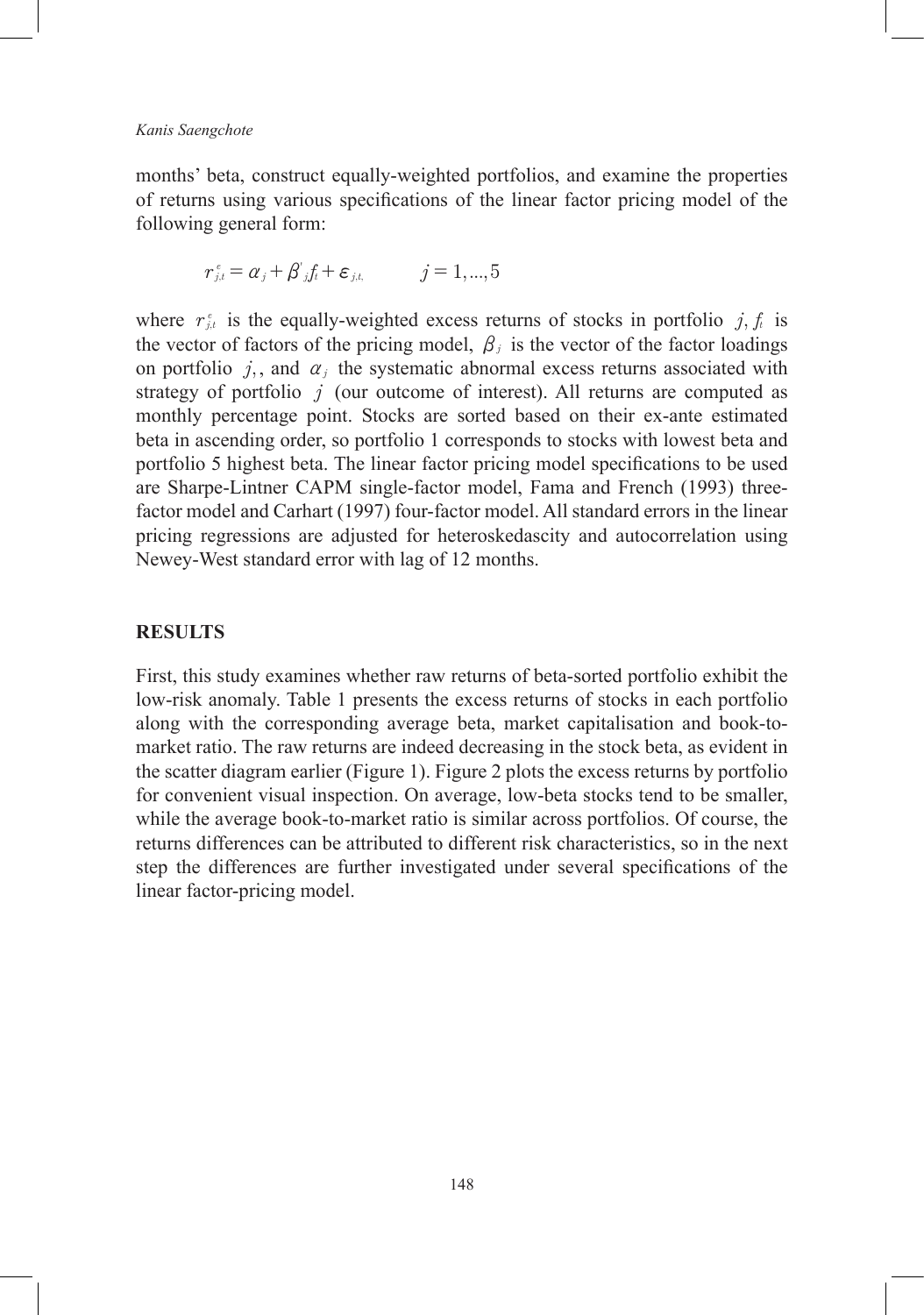# Table 1 *Summary statistics of beta-sorted portfolios*

This table provides descriptive statistics of the beta-sorted portfolio over the period of January 2004 to December 2015 (144 months). At the beginning of each calendar month, stocks in the Stock Exchange of Thailand are ranked based in ascending order based on their estimated beta at the end of the previous month. All stocks are given equal weights within each portfolio, and portfolio are rebalanced every month. Portfolio 1 contains stocks with the lowest beta, and portfolio 5 the highest. Beta is estimated using covariance and standard deviation calculated over rolling windows of 36 months and 12 months respectively. Market capitalisation is measured in millions of baht, and book-to-market ratio is obtained at the monthly frequency.

| Portfolio | Excess returns<br>(monthly, %) | <b>Estimated</b> beta | Market capitalisation<br>(THB million) | Book-to-market<br>ratio |
|-----------|--------------------------------|-----------------------|----------------------------------------|-------------------------|
|           | 0.59                           | 0.38                  | 6,254.77                               | 1.03                    |
|           | 0.50                           | 0.60                  | 11,957.56                              | 1.09                    |
|           | 0.50                           | 0.78                  | 17,098.99                              | 1.04                    |
| 4         | 0.37                           | 0.99                  | 27,347.93                              | 1.03                    |
|           | $-0.49$                        | 1.42                  | 25,112.22                              | 0.95                    |



*Figure 2*. Monthly excess returns of beta-sorted portfolios. This scatter diagram plots the average monthly excess returns for beta-sorted portfolio over the period of January 2004 to December 2015. Excess returns are calculated as the monthly return minus the one-month Thai Treasury bill rate, presented as percentage points. At the beginning of each calendar month, stocks in the Stock Exchange of Thailand are ranked based in ascending order based on their estimated beta at the end of the previous month. All stocks are given equal weights within each portfolio, and portfolio are rebalanced every month. Portfolio 1 contains stocks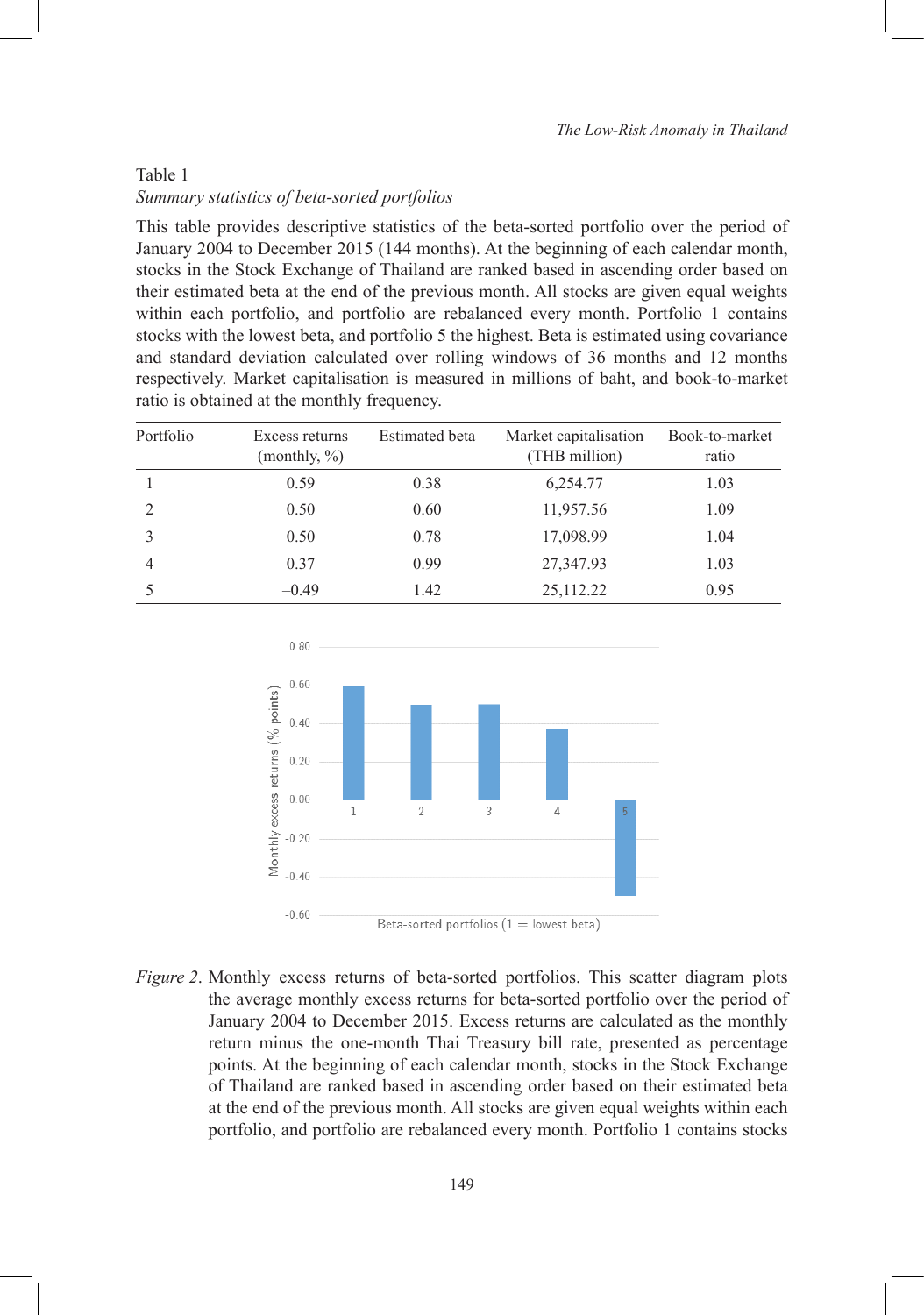with the lowest beta, and portfolio 5 the highest.

#### Table 2

### *Returns of beta-sorted portfolios*

The following table reports the returns of the beta-sorted portfolio over the period of January 2004 to December 2015. At the beginning of each calendar month, stocks in the Stock Exchange of Thailand are ranked based in ascending order based on their estimated beta at the end of the previous month. All stocks are given equal weights within each portfolio, and portfolio are rebalanced every month. Portfolio 1 contains stocks with the lowest beta, and portfolio 5 the highest. The sixth column is a self-financing, long-short portfolio that longs portfolio 1 and shorts portfolio 5. In the top half of the table, monthly excess returns of the portfolios are reported along with annualised volatility and Sharpe ratio. The benchmark risk-free rate used is the one-month Thai Treasury bill. The bottom half of the panel reports the alphas corresponding to different specifications of the linear factor pricing model. The CAPM alpha is the single-factor Capital Asset Pricing Model which uses the return on the SET50 index as proxy for market returns. The three-factor model adds the Fama and French (1993) SMB and HML factor-mimicking portfolios, while the four-factor model adds the Carhart (1997) UMD factor. Excess returns and alphas are in monthly percent, and *t*-statistics are reported in square parentheses. All standard errors in the linear pricing regressions are adjusted for heteroskedascity and autocorrelation using Newey-West standard error with lag of 12 months. \*, \*\*, and \*\*\* denote statistical significance at the 10%, 5%, and 1% levels, respectively.

| Portfolio                     | (1)       | (2)       | (3)      | (4)         | (5)         | (1)–(5)    |
|-------------------------------|-----------|-----------|----------|-------------|-------------|------------|
| Excess returns                | $0.593**$ | 0.497     | 0.503    | 0.373       | $-0.495$    | 1.088**    |
|                               | [2.135]   | [1.555]   | [1.097]  | [0.645]     | $[-0.681]$  | [2.003]    |
| Volatility<br>(annualised)    | 11.55     | 13.30     | 19.06    | 24.02       | 30.22       | 22.57      |
| Sharpe ratio<br>(annualised)  | 0.62      | 0.45      | 0.32     | 0.19        | $-0.20$     | 0.58       |
| Alphas                        |           |           |          |             |             |            |
| Sharpe-Lintner<br><b>CAPM</b> | $0.546**$ | $0.436*$  | 0.406    | 0.247       | $-0.656*$   | $1.203***$ |
|                               | [2.076]   | [1.717]   | [1.278]  | [0.811]     | $[-1.928]$  | [3.597]    |
| Three-Factor                  | $0.455**$ | $0.245**$ | 0.178    | $-0.00197$  | $-0.924***$ | 1.378***   |
| (Fama & French,<br>1993)      | [2.304]   | [2.126]   | [1.275]  | $[-0.0128]$ | $[-4.545]$  | [4.223]    |
| Four-Factor                   | $0.492**$ | $0.308**$ | $0.263*$ | 0.148       | $-0.767***$ | $1.259***$ |
| (Carhart, 1997)               | [2.327]   | [2.519]   | [1.858]  | [0.979]     | $[-4.645]$  | [4.179]    |

Before proceeding further with the analysis, the returns characteristics of the betasorted portfolios as presented in Table 2. Portfolio 1, which has the lowest beta, also has the lowest volatility (here, annualised), while portfolio 5 which has the highest beta has the highest volatility. The relationship between risk and return is decreasing under both measures of risk, consistent with Baker et al. (2011) and Frazzini and Pedersen (2014). In addition, the Sharpe ratio is also decreasing in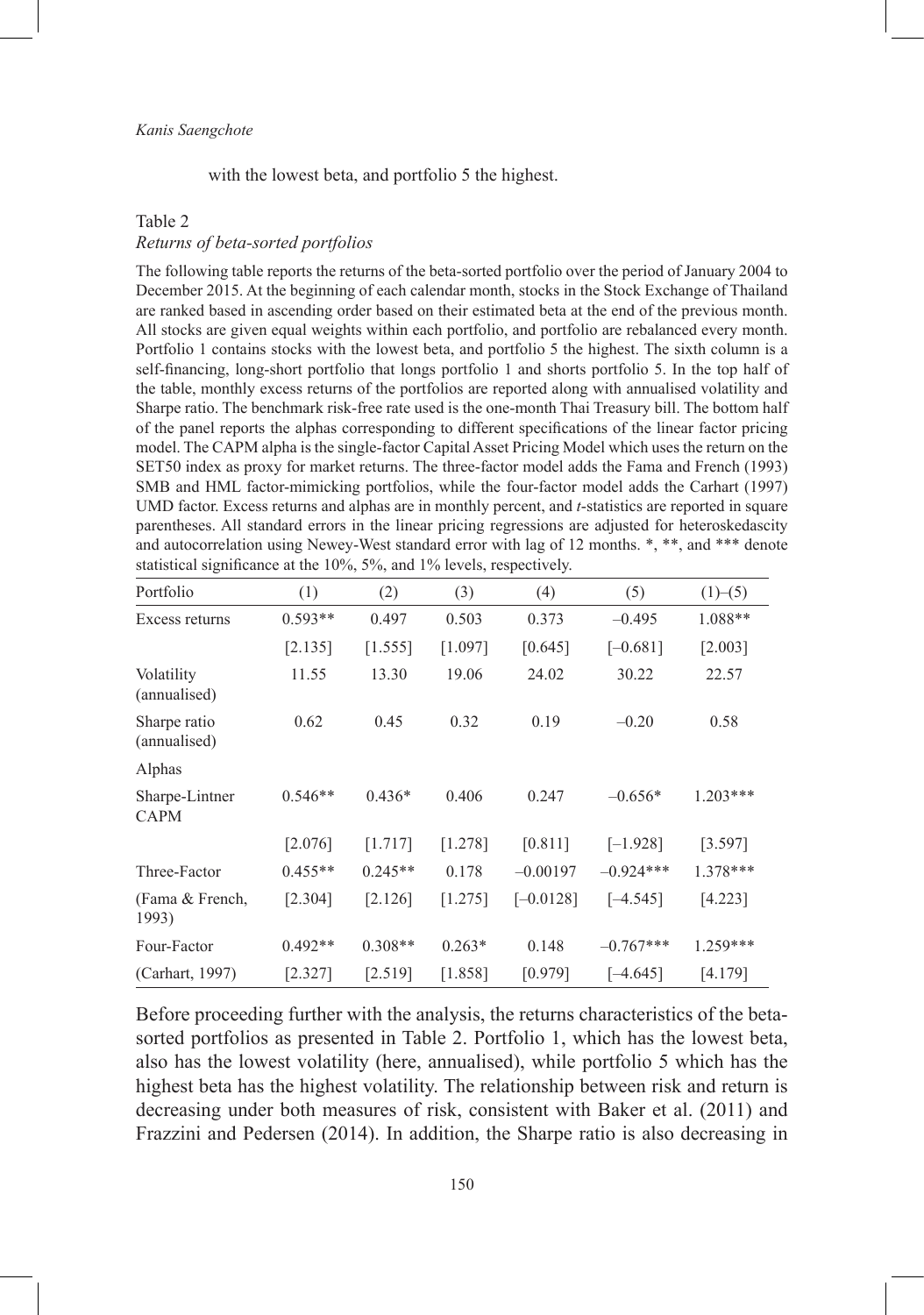beta. A zero-cost investment strategy which longs low-beta stocks (portfolio 1) and shorts high-beta stocks (portfolio 5) returns 1.09% per month with annualised Sharpe ratio of 0.58.

Table 2 also presents the alphas of the portfolios under different specifications of the linear factor pricing model. The Sharpe-Lintner CAPM alpha suggests that the abnormal returns associated at either extremes of the beta spectrum are statistically significant. Stocks with lowest beta earn 0.55% more per month than predicted by the model, while stocks with highest beta earn 0.66% less.<sup>6</sup> The zero-cost, long-short portfolio earns an astonishing 1.2% abnormal returns per month, far in excess of any trading costs that could be involved in executing the strategy.

One concern that may arise from results in Table 1 is that average market capitalisation of stocks in the portfolios is different, which could consequently affect returns. The three-factor model incorporates these characteristics. With the inclusion of the size premium, the alphas the portfolios decrease slightly but the alphas remain statistically significant. Finally, the inclusion of the momentum factor still leaves the results intact. The long-short portfolio delivers monthly fourfactor alpha of 1.26%, statistically significant at 1% level. Overall, the superior returns of the low-risk strategy are statistically significant and robust to several specifications of the linear factor-pricing model.

# **UNDERSTANDING THE LOW-RISK ANOMALY**

What could be the economic forces behind the low-risk anomaly in Thailand? In this section, the issue is further explored. Two leading explanations for the anomaly are behavioural biases and leverage constraints, as discussed in Literature Review.

Many classes of investors in Thailand face leverage constraints where securities borrowing and selling is expensive for retail investors, and many institutional investors face explicit borrowing constraints.<sup>7</sup> Consequently, they may be forced to invest in riskier assets in order to generate returns for their investors.<sup>8</sup>

To investigate the leverage constraints, the BAB factor proposed by Frazzini and Pedersen (2014) is employed. The steps in the construction the BAB factor involve partitioning the universe of stocks into two groups: low-beta and high-beta. The stocks in each group are then weighted based on beta-sorted ranks which are scaled by average portfolio beta so that average beta in each group is exactly one. The factor-mimicking portfolio longs low-beta stocks and shorts high-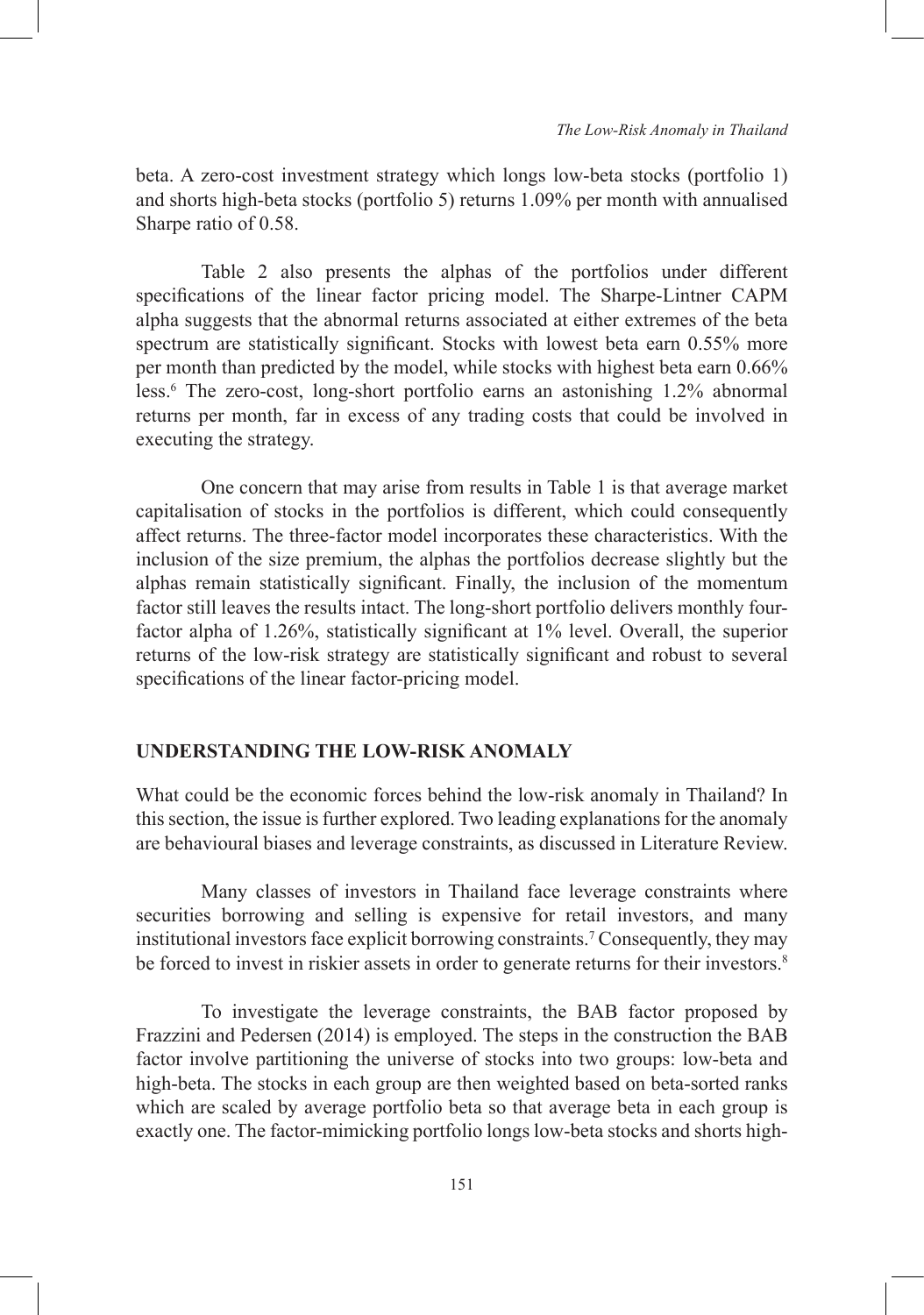beta stocks. When the two groups are netted off against each other, the resulting portfolio is both zero-cost and zero-beta (i.e. market-neutral). The BAB factor is negatively correlated with stock market returns, as shown in Figure 3. No proxy for funding liquidity (like the TED spread in the U.S.) is available in Thailand, but suppose one argues that funding liquidity tightens during periods when stock market performs poorly, then the correlation between the BAB factor and funding liquidity has the opposite sign to what is expected and demonstrated in Frazzini and Pedersen (2014), where BAB factor performs worse when funding liquidity tightens.



*Figure 3.* BAB factor versus equity market risk premium. This graph plots the monthly values of the BAB factor and equity market risk premium measured as percentage points. BAB factor is displayed as bars and equity market risk premium as line. The Pearson correlation coefficient between the two factors is –0.7256 and statistically significant at 1% level.

Table 3 shows the results of the linear factor-pricing model with the addition of the BAB factor. As expected, the loading on the BAB factor declines as portfolio beta increases. However, the alphas associated with the portfolios, while lower than the baseline model, are still non-zero and statistically significant, suggesting that the BAB factor cannot fully explain the anomaly. Taken together with Figure 3, the results in Table 3 suggest that leverage constraints can at best partially explain the low-risk anomaly in Thailand.

The next leading explanation is investor behavioural biases. There are several mechanisms through which behavioral biases can affect stock prices, but one mechanism that could be tested here is investor sentiment. Antoniou et al. (2015) find that during periods where market sentiments are pessimistic, average returns on high-beta portfolios are higher than low-beta portfolios, while the low-risk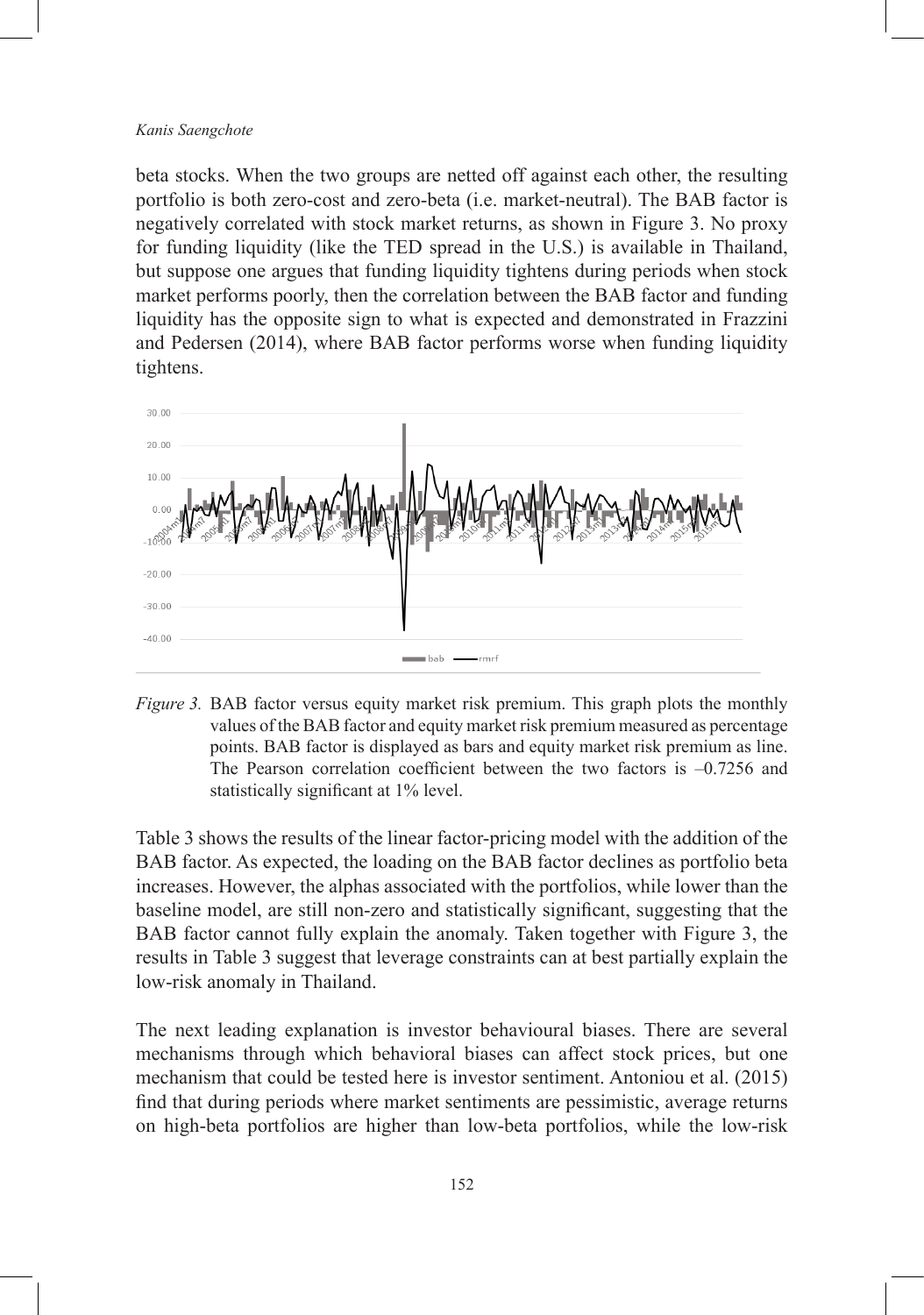anomaly is found during optimistic periods, where unsophisticated investors are more bullish about prices of high-beta stocks and bid up their prices. However, Figure 3 reveals an opposite pattern: when stock market returns perform well (arguably optimistic market sentiments), the low-risk portfolio performs worse. Investor sentiment does not seem to the driving force in Thailand either.

### Table 3

### *Explaining abnormal returns using BAB factor*

The following table reports the factor loadings of the linear pricing model for the beta-sorted portfolio over the period of January 2004 to December 2015. At the beginning of each calendar month, stocks in the Stock Exchange of Thailand are ranked based in ascending order based on their estimated beta at the end of the previous month. All stocks are given equal weights within each portfolio, and portfolio are rebalanced every month. Portfolio 1 contains stocks with the lowest beta, and portfolio 5 the highest. The sixth column is a self-financing, long-short portfolio that longs portfolio 1 and shorts portfolio 5. The linear factor pricing model augments the Carhart (1997) four-factor model with BAB factor as proposed by Frazzini and Pedersen (2014). BAB factor is constructed as selffinancing, zero-beta portfolio that longs low-beta stocks and shorts high-beta stocks. The factormimicking portfolio is rebalanced every month. Alphas are in monthly percent, and t-statistics are reported in square parentheses. All standard errors in the linear pricing regressions are adjusted for heteroskedascity and autocorrelation using Newey-West standard error with lag of 12 months.  $*, **$ , and \*\*\* denote statistical significance at the 10%, 5%, and 1% levels, respectively.

| Portfolio   | (1)         | (2)          | (3)          | (4)         | (5)         | (1)–(5)     |
|-------------|-------------|--------------|--------------|-------------|-------------|-------------|
| <b>RMRF</b> | $0.774***$  | $0.617***$   | $0.887***$   | $1.066***$  | $1.321***$  | $-0.547***$ |
|             | [21.27]     | [14.26]      | [26.90]      | [18.76]     | [12.57]     | $[-5.585]$  |
| <b>SMB</b>  | $0.707***$  | $0.616***$   | $0.847***$   | $1.018***$  | $1.191***$  | $-0.485***$ |
|             | [8.807]     | [6.551]      | [9.143]      | [14.51]     | [11.97]     | $[-5.120]$  |
| HML         | $0.567***$  | $0.592***$   | $0.664***$   | $0.684***$  | $0.695***$  | $-0.128$    |
|             | [14.41]     | [9.185]      | [8.070]      | [8.470]     | [5.843]     | $[-1.208]$  |
| <b>UMD</b>  | $-0.139***$ | $-0.0857***$ | $-0.0923***$ | $-0.149***$ | $-0.133**$  | $-0.00593$  |
|             | $[-5.285]$  | $[-3.272]$   | $[-2.655]$   | $[-4.140]$  | $[-2.442]$  | $[-0.125]$  |
| <b>BAB</b>  | $0.524***$  | 0.0391       | $-0.0812*$   | $-0.214***$ | $-0.347***$ | $0.872***$  |
|             | [10.12]     | [1.128]      | $[-1.739]$   | $[-3.729]$  | $[-2.771]$  | [8.164]     |
| Alpha       | $0.395***$  | $0.301**$    | $0.278*$     | 0.187       | $-0.703***$ | $1.098***$  |
|             | [3.104]     | [2.469]      | [1.911]      | [1.217]     | $[-4.468]$  | [5.576]     |

Notes. RMRF = market factor (market return minus risk-free rate); SMB = size factor (small [market cap] minus big); HML = value factor (high [book-to-market ratio] minus low); UMD = momentum factor (up [trend] minus down); BAB = betting against beta factor

The results here are rather perplexing: the low-risk anomaly is present and robust in Thailand, yet leading explanations do not seem to explain the anomaly very well in this setting. So in the next step, the analysis turns to identity of the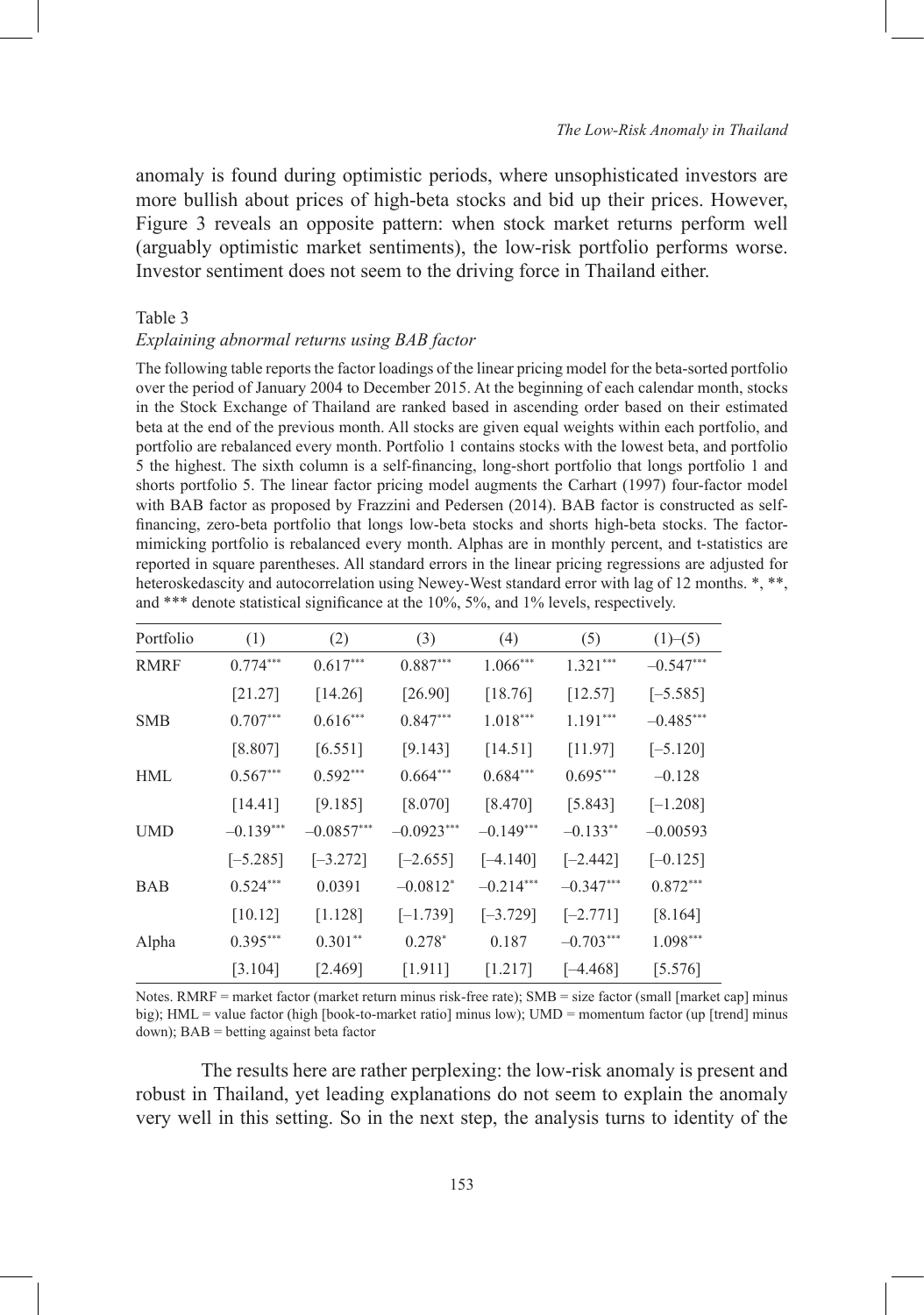groups of investors that participate in each risk stratum in the market. Using stock trade data in SET that allows classification of traders by investor group (here, retail investors, mutual funds, and other groups which comprise proprietary trading and foreign investors) available from 2004 to 2008, this paper examines the average monthly trade value of stocks in each portfolio. The results are displayed in Table 4. Investors in all groups tend to invest in high-beta stocks more. However, nonretail investors tend to invest in high-beta stocks disproportionately more than retail investors. To the extent that behavioural bias explanations are typically associated with activities of retail investors, the anomaly here seems to be more related to non-retail investors.

#### Table 4

### *Trades by investor group of beta-sorted portfolios*

This table provides characteristics of the beta-sorted portfolio over the period of January 2004 to December 2008 (60 months). At the beginning of each calendar month, stocks in the Stock Exchange of Thailand are ranked based in ascending order based on their estimated beta at the end of the previous month. All stocks are given equal weights within each portfolio, and portfolio are rebalanced every month. Portfolio 1 contains stocks with the lowest beta, and portfolio 5 the highest. Beta is estimated using covariance and standard deviation calculated over rolling windows of 36 months and 12 months respectively. Market capitalization and trade value (both buy and sell transactions) are measured in millions of baht. Stocks that are SET100 index constituents are identified. Other groups of investors include proprietary trading by securities companies and foreign investors.

| Portfolio      |          | Monthly trade value (THB million) |        |                           | Market                          | Index                  |
|----------------|----------|-----------------------------------|--------|---------------------------|---------------------------------|------------------------|
|                | Retail   | Mutual                            | Others | Estimated<br><b>B</b> eta | Capitalisation<br>(THB million) | Constituents<br>$(\%)$ |
|                | 111.60   | 2.64                              | 12.45  | $-0.09$                   | 2,564.88                        | 1.7                    |
| $\overline{c}$ | 50.61    | 6.79                              | 21.84  | 0.19                      | 4,077.62                        | 5.4                    |
| 3              | 143.67   | 21.80                             | 80.05  | 0.42                      | 7,590.62                        | 14.8                   |
| $\overline{4}$ | 399.94   | 87.55                             | 352.89 | 0.73                      | 21,262.81                       | 26.7                   |
| 5              | 1,048.81 | 137.47                            | 570.60 | 1.36                      | 27,360.12                       | 35.3                   |

In fact, these high-beta stocks tend to have larger market capitalisation, which make them more likely to be member of stock indices (Table 4). If the investment performance of non-retail investors are evaluated relative to index-based benchmarks, then the fact that such investors tend to be disproportionately more active in large-cap stocks (which happen to have high beta) could be a friction induced by institutional design. In that case, this finding is consistent with Baker et al. (2011), who argue that investment managers happily invest in overpriced, high-beta stocks because it minimises their tracking error, a dimension which they are evaluated on. In addition, some classes of institutional investors – both domestic and foreign – may have explicit investment restrictions that permit to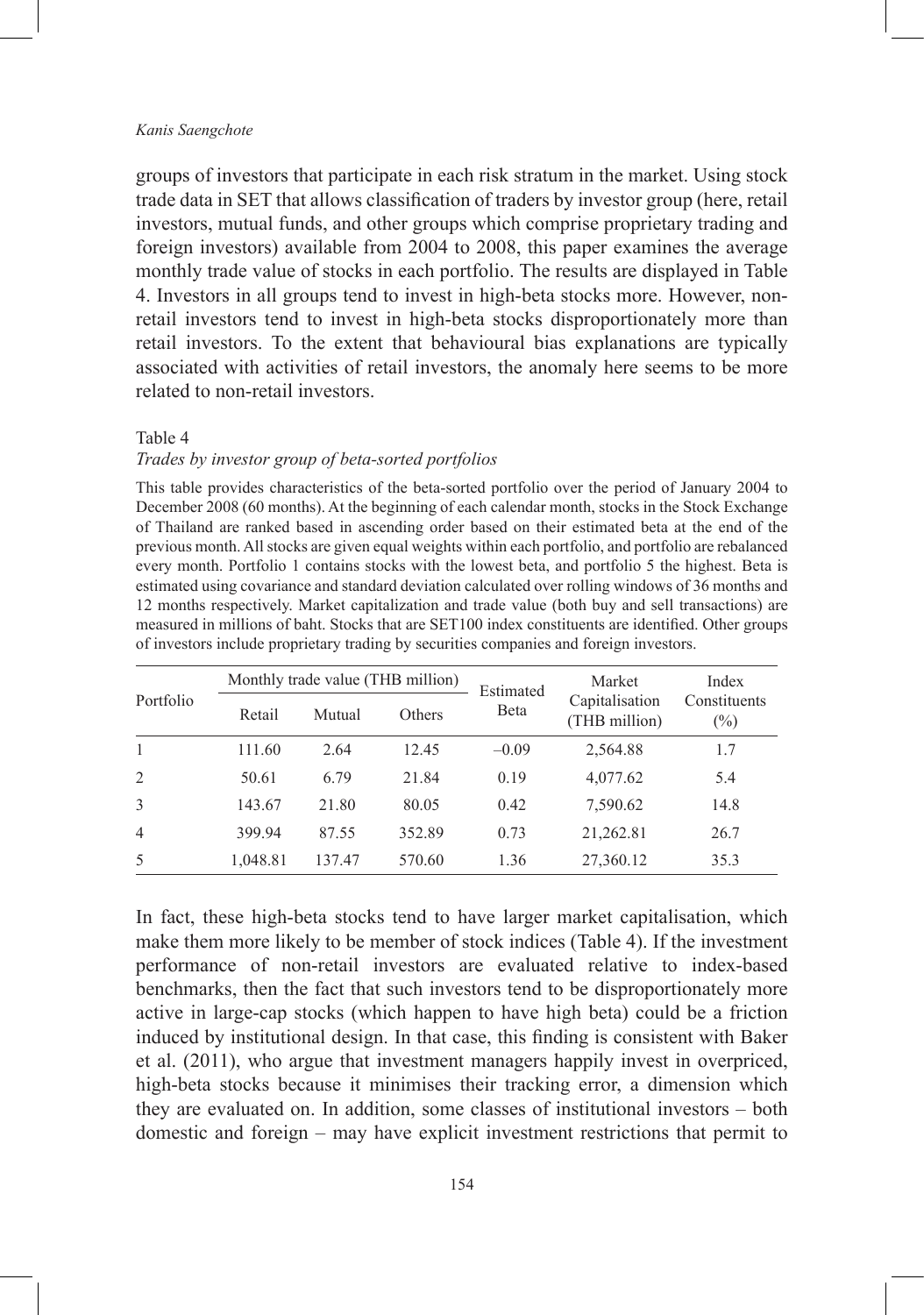them to invest in only a subset of stocks, typically large-cap stocks which belong to some index. For this reason, such stocks tend to have higher demand relative to other stocks (e.g. Jain (1987), Kaul et al. (2000) and Chen et al. (2004)), so index inclusion could be another force that drives the low-beta anomaly.<sup>9</sup> Given the fact that Thai households are increasingly investing their wealth through mutual funds (up from 7.5% of GDP in 2000 to 30% in 2015), index-based benchmarking of fund returns could be good news for investors of non-index, low-beta stocks.<sup>10</sup>

# **CONCLUSION**

This paper documents the existence of the low-beta anomaly in the Thai stock market. The abnormal returns are significant – both economically and statistically – and robust to several specifications of the linear factor pricing model. Further analyses suggest that leverage constraints may play a part in the existence of this anomaly, but frictions from benchmarking and index inclusion are more plausible explanations in this case. However, the results of the analyses on the cause of the anomaly should only be interpreted as suggestive evidence: to draw a definite conclusion, better data on funding liquidity and investor portfolio holdings are required.

For most other market anomalies, evidence suggests that profits associated with publicly available strategies tend to diminish as "arbitrage capital" grows (e.g. Chordia, Subrahmanyam & Tong (2014) and Hanson & Sunderam (2014)). However, in this case, given that most institutional investors that participate in the Thai stock market are not in the position to exploit this strategy, this provides an opportunity for the unrestricted investors. The low-beta strategy offers superior risk-adjusted returns and the best of both worlds–higher returns and lower volatility.

### **NOTES**

- 1. Often, this is referred to as "style investing", where portfolio formation strategies are designed based on stock characteristics that earn anomalous returns not predicted by baseline pricing model.
- 2. The positive relationship between beta and return has been questioned long in the past (e.g. Black et al. (1972) and Fama & French (1992)) and received renewed attention recently (e.g. Ang et al. (2006), Ang et al. (2009), Baker et al. (2011), Baker et al. (2014) and Frazzini & Pedersen (2014)).
- 3. To illustrate why stocks with abnormally high demand can be bad for investors, consider a high-beta stock. High demand for such stock causes investors to bid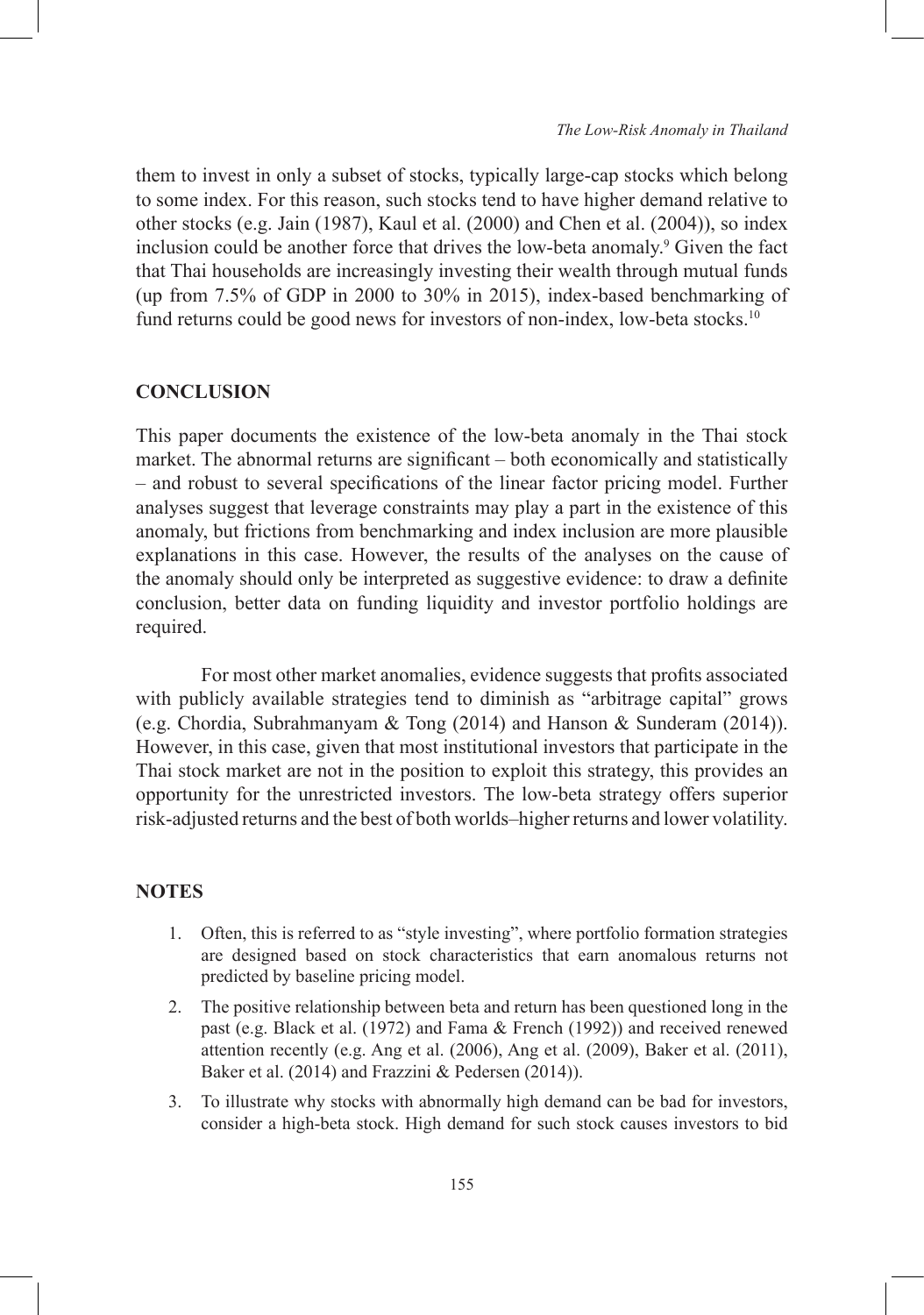up its price. Note that investor demand – high or low – does not affect expected future cash flow that such stock would generate. With future payoffs the same, all else equal, higher purchase price translates into lower return than the asset-pricing model predicts in equilibrium. Conversely, if a low-beta stock has abnormally low demand, its price will be lower than it should be; all else equal, its return will be higher than predicted.

- 4. The BAB portfolio is not like a typical long-short portfolio in a sense that the weights of each stock and risk-free asset in the long and short groups are determined such that both groups have beta of one. When they are netted off against each other, the portfolio is market-neutral, i.e. has beta of zero.
- 5. All stocks in SET are used in the construction of the factors. SMB and HML factors are created from 2 x 3 sort and rebalanced annually using the market capitalisation and book-to-market ratio at the end of December in each year. UMD is calculated based on past cumulative returns from 2 to 12 months and sorted into 3 equal-size portfolios which are rebalanced monthly.
- 6. The beta loadings of the portfolios are unreported, but are similar in magnitude to the average ex-ante beta of the portfolios.
- 7. In particular, Securities and Exchange Act B.E. 2535 Section 126 prohibits mutual funds in Thailand from borrowing.
- 8. Explicit investment restrictions have been shown to artificially affect demand for risky assets and compel institutional investors to "reach for yield", as shown by Becker and Ivashina (2015).
- 9. Large-cap stocks in Thailand tend to receive more media coverage, and consequently investors may be disproportionately more inclined to invest in such stocks, bidding up their prices. However, the inclusion of the SMB factor in the linear factor pricing model partially mitigates the size-coverage effect. The author thanks the referee for suggesting the discussion of this issue.
- 10. As investment in mutual funds gains popularity, the proportion of retail investors trading value in the Thai stock market has declined steadily from 76% in 2003 to 50% in 2016.

### **REFERENCES**

- Acharya, V. V., & Pedersen, L. H. (2005). Asset pricing with liquidity risk. *Journal of Financial Economics, 77*(2), 375–410. https://doi.org/10.1016/j. jfineco.2004.06.007
- Ang, A., Hodrick, R. J., Xing, Y., & Zhang, X. (2006). The cross-section of volatility and expected returns. *The Journal of Finance, 61*(1), 259–299. https://doi. org/10.1111/j.1540-6261.2006.00836.x
- Ang, A., Hodrick, R. J., Xing, Y., & Zhang, X. (2009). High idiosyncratic volatility and low returns: International and further US evidence. *Journal of Financial Economics, 91*(1), 1–23. https://doi.org/10.1016/j.jfineco.2007.12.005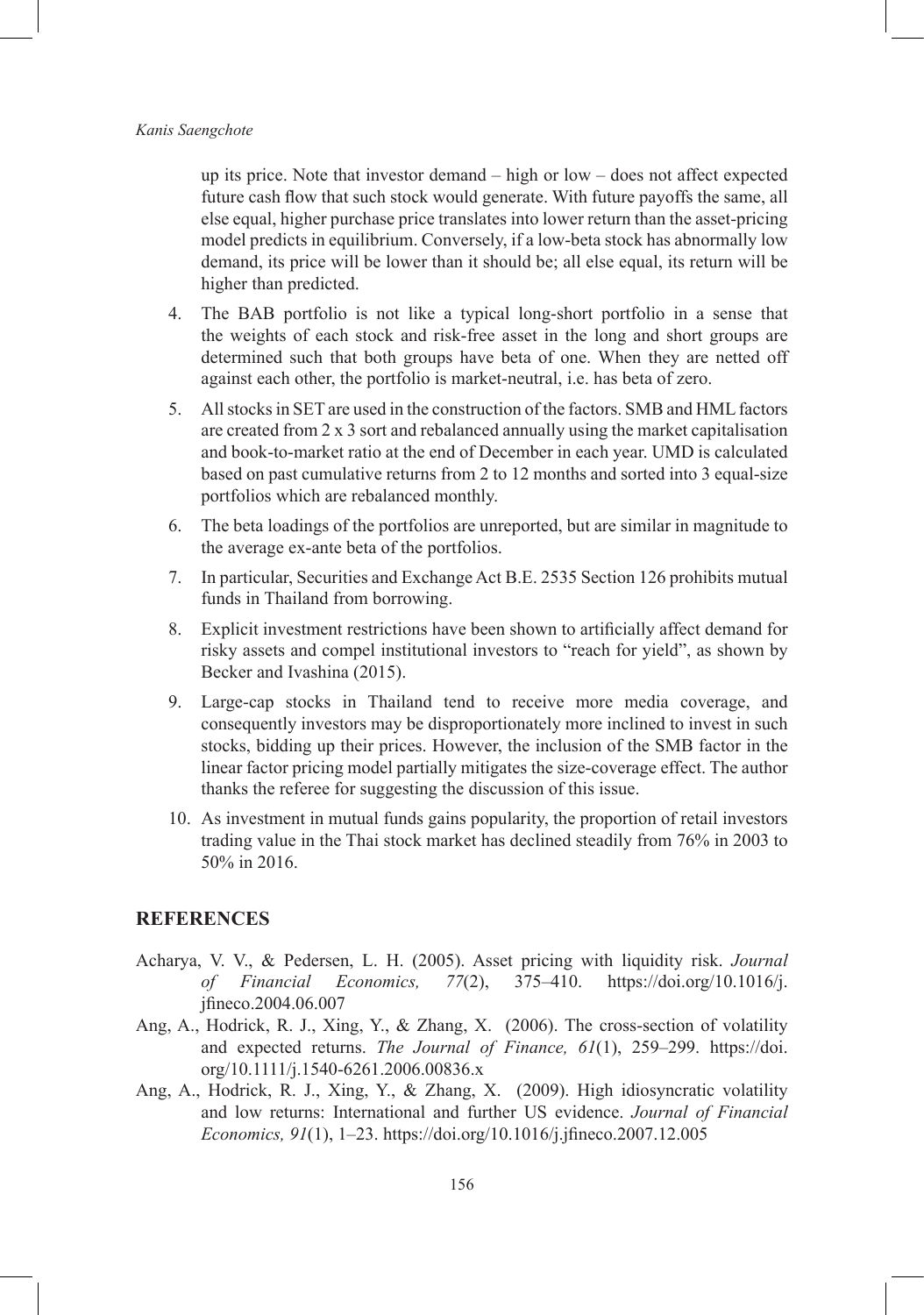- Antoniou, C., Doukas, J. A., & Subrahmanyam, A. (2015). Investor sentiment, beta, and the cost of equity capital. *Management Science, 62*(2), 347–367. https://doi. org/10.1287/mnsc.2014.2101
- Asness, C. S., Frazzini, A., & Pedersen L. H. (2014). Low-risk investing without industry bets. *Financial Analysts Journal, 70*(4), 24–41. https://doi.org/10.2469/faj.v70. n4.1
- Baker, M., Bradley, B., & Taliaferro, R. (2014). The low-risk anomaly: A decomposition into micro and macro effects. *Financial Analysts Journal*, *70*(2), 43–58. https:// doi.org/10.2469/faj.v70.n2.2
- Baker, M., Bradley, B., & Wurgler, J. (2011). Benchmarks as limits to arbitrage: Understanding the low-volatility anomaly. *Financial Analysts Journal, 67*(1), 40–54. https://doi.org/10.2469/faj.v67.n1.4
- Bali, T. G., Cakici, N., & Whitelaw, R. F. (2011). Maxing out: Stocks as lotteries and the cross-section of expected returns. *Journal of Financial Economics, 99*(2), 427– 446. https://doi.org/10.1016/j.jfineco.2010.08.014
- Barberis, N., & Huang, M. (2008). Stocks as lotteries: The implications of probability weighting for security prices. *The American Economic Review 98*(5), 2066–2100. https://doi.org/10.1257/aer.98.5.2066
- Becker, B., & Ivashina, V. (2015). Reaching for yield in the bond market. *The Journal of Finance, 70*(5), 1863–1902. https://doi.org/10.1111/jofi.12199
- Black, F. (1972). Capital market equilibrium with restricted borrowing. *The Journal of Business, 45*(3), 444–455. https://doi.org/10.1086/295472
- Black, F., Jensen, M. C., & Scholes, M. (1972). The capital asset pricing model: Some empirical tests. In M. C. Jensen (Ed.), *Studies in the Theory of Capital Markets*. (pp.1–54) New York: Praeger.
- Brunnermeier, M. K., & Pedersen, L. H. (2009). Market liquidity and funding liquidity. *Review of Financial Studies, 22*(6), 2201–2238. https://doi.org/10.1093/rfs/ hhn098
- Carhart, M. M. (1997). On persistence in mutual fund performance. *The Journal of Finance, 52*(1), 57–82. https://doi.org/10.1111/j.1540-6261.1997.tb03808.x
- Chen, H., Noronha, G., & Singal, V. (2004). The price response to s&p 500 index additions and deletions: Evidence of asymmetry and a new explanation. *The Journal of Finance, 59*(4), 1901–1930. https://doi.org/10.1111/j.1540-6261.2004.00683.x
- Chordia, T., Subrahmanyam, A., & Tong, Q. (2014). Have capital market anomalies attenuated in the recent era of high liquidity and trading activity? *Journal of Accounting and Economics, 58*(1), 41–58. https://doi.org/10.1016/j. jacceco.2014.06.001
- Fama, E. F., & French, K. R. (1992). The cross-section of expected stock returns. *The Journal of Finance 47*(2), 427–465. https://doi.org/10.1111/j.1540-6261.1992. tb04398.x
- Fama, E. F., & French, K. R. (1993). Common risk factors in the returns on stocks and bonds. *Journal of Financial Economics, 33*(1), 3–56. https://doi.org/10.1016/0304- 405X(93)90023-5
- Frazzini, A., & Pedersen, L. H. (2014). Betting against beta. *Journal of Financial Economics, 111*(1), 1–25. https://doi.org/10.1016/j.jfineco.2013.10.005